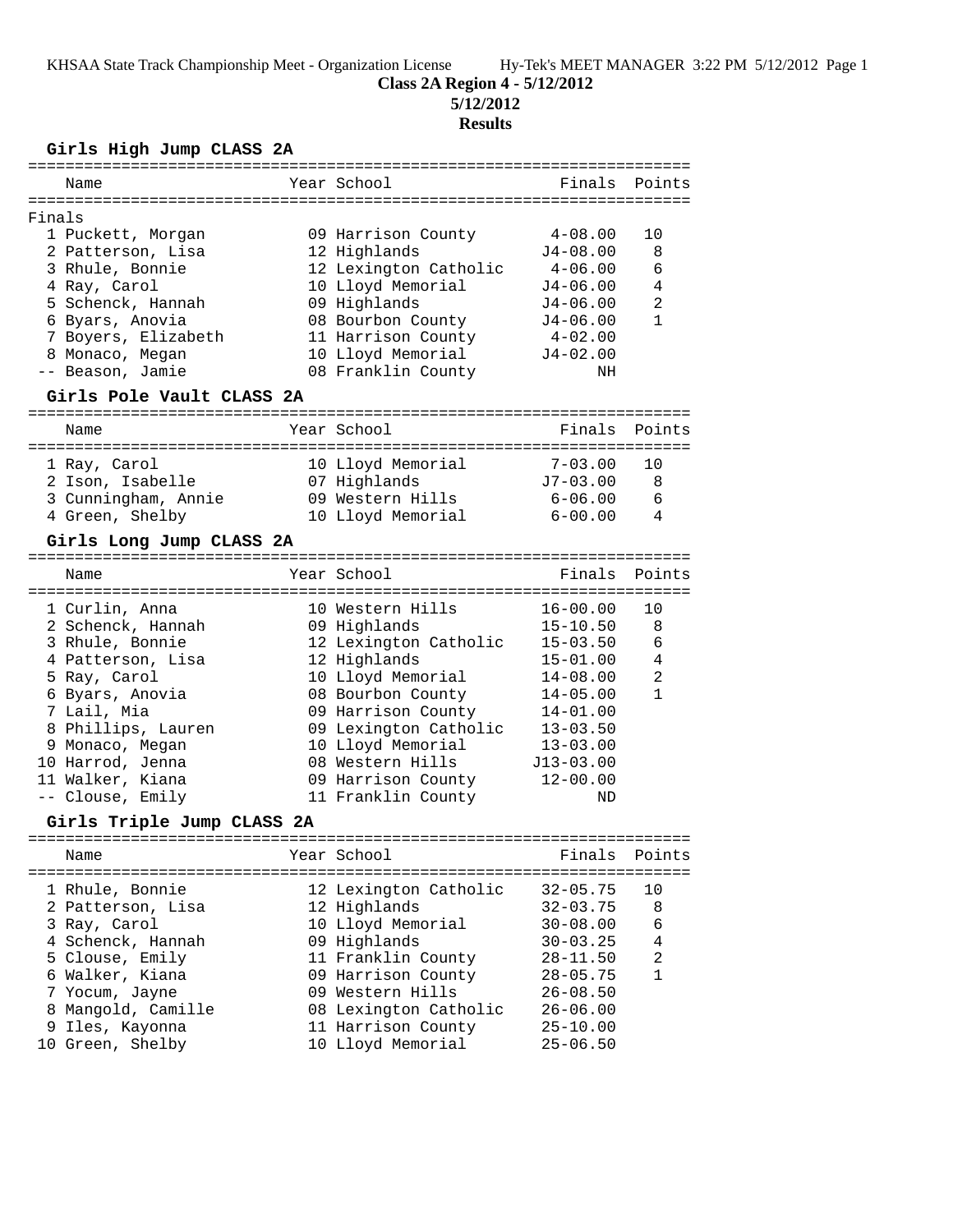**Class 2A Region 4 - 5/12/2012**

**5/12/2012**

# **Results**

## **Girls Shot Put CLASS 2A**

|  | Name                        |  | Year School           | Finals              | Points       |  |
|--|-----------------------------|--|-----------------------|---------------------|--------------|--|
|  |                             |  |                       |                     |              |  |
|  | 1 Ingram, Natasha           |  | 12 Harrison County    | $32 - 10.50$        | 10           |  |
|  | 2 Carter, Caitlin           |  | 10 Lloyd Memorial     | $31 - 10.00$        | 8            |  |
|  | 3 May, Alissa               |  | 08 Western Hills      | $30 - 10.50$        | 6            |  |
|  | 4 Johnson, Kambrea          |  | 10 Franklin County    | $30 - 09.50$        | 4            |  |
|  | 5 Leachman, Aja             |  | 10 Western Hills      | $30 - 06.00$        | 2            |  |
|  | 6 Ellis, Kristen            |  | 09 Franklin County    | $28 - 08.00$        | $\mathbf{1}$ |  |
|  | 7 Stout, Hannah             |  | 12 Bourbon County     | $27 - 11.75$        |              |  |
|  | 8 Hays, Hannah              |  | 12 Lexington Catholic | $26 - 05.00$        |              |  |
|  | 9 Hollembaek, Megan         |  | 12 Lexington Catholic | $25 - 07.00$        |              |  |
|  | 10 Fitzpatrick, Tori        |  | 11 Pendleton County   | $25 - 00.50$        |              |  |
|  | 11 Laur, Larken             |  | 08 Highlands          | $24 - 10.00$        |              |  |
|  | 12 Tenhundfeld, Kiona       |  | 09 Highlands          | $24 - 09.00$        |              |  |
|  | 13 Ingram, Chelsea          |  | 09 Harrison County    | $24 - 01.50$        |              |  |
|  | 14 Carter, Alivia           |  | 12 Lloyd Memorial     | $22 - 05.00$        |              |  |
|  | 15 Fannon, LaTowellya       |  | 11 Holmes             | $21 - 03.00$        |              |  |
|  |                             |  |                       |                     |              |  |
|  | Girls Discus Throw CLASS 2A |  |                       |                     |              |  |
|  |                             |  |                       |                     |              |  |
|  | Name                        |  | Year School           | Finals              | Points       |  |
|  |                             |  |                       |                     |              |  |
|  | 1 Leachman, Aja             |  | 10 Western Hills      | $108 - 00$          | 10           |  |
|  | 2 Carter, Caitlin           |  | 10 Lloyd Memorial     | 98-09               | 8            |  |
|  | 3 Johnson, Kambrea          |  | 10 Franklin County    | $94 - 02$           | 6            |  |
|  | 4 Ingram, Natasha           |  | 12 Harrison County    | $90 - 07$           | 4            |  |
|  | 5 Stout, Hannah             |  | 12 Bourbon County     | $80 - 08$           | 2            |  |
|  | 6 Laur, Larken              |  | 08 Highlands          | $69 - 04$           | $\mathbf{1}$ |  |
|  | 7 Ellis, Kristen            |  | 09 Franklin County    | $69 - 00$           |              |  |
|  | 8 May, Alissa               |  | 08 Western Hills      | $66 - 06$           |              |  |
|  | 9 Fannon, LaTowellya        |  | 11 Holmes             | 64-01               |              |  |
|  | 10 Zimmermann, Caroline     |  | 10 Lexington Catholic | $62 - 05$           |              |  |
|  | 11 Hays, Hannah             |  | 12 Lexington Catholic | $61 - 03$           |              |  |
|  | 12 McKenney, Elizabeth      |  | 12 Harrison County    | $60 - 08$           |              |  |
|  | 13 Patterson, Lisa          |  | 12 Highlands          | $58 - 01$           |              |  |
|  | 14 Fitzpatrick, Tori        |  | 11 Pendleton County   | $51 - 03$           |              |  |
|  | 15 Carter, Alivia           |  | 12 Lloyd Memorial     | $47 - 04$           |              |  |
|  | Boys High Jump CLASS 2A     |  |                       |                     |              |  |
|  |                             |  |                       | =================== |              |  |
|  | Name                        |  | Year School           | Finals              | Points       |  |
|  |                             |  |                       |                     |              |  |
|  | 1 Bray, Tyler               |  | 12 Lloyd Memorial     | $6 - 04.00$         | 10           |  |
|  | 2 Greene, Ryan              |  | 10 Highlands          | $5 - 10.00$         | 8            |  |
|  | 3 Gomez, Joey               |  | 11 Bourbon County     | $5 - 06.00$         | 6            |  |
|  | 4 Jacobs, Mitchell          |  | 12 Covington Catholic | $J5 - 06.00$        | 4            |  |
|  | 5 Isaacs, JP                |  | 10 Western Hills      | $5 - 04.00$         | 2            |  |
|  | 6 Puckett, Todd             |  | 11 Harrison County    | $J5 - 04.00$        | $\mathbf{1}$ |  |
|  | 7 Riddle, Zack              |  | 09 Lloyd Memorial     | $5 - 02.00$         |              |  |
|  | 8 Gross, Eli                |  | 11 Harrison County    | $J5 - 02.00$        |              |  |
|  | -- Pulsfort, Jared          |  | 07 Highlands          | NH                  |              |  |
|  | -- Monroe, Bryce            |  | 10 Western Hills      | NH                  |              |  |
|  |                             |  |                       |                     |              |  |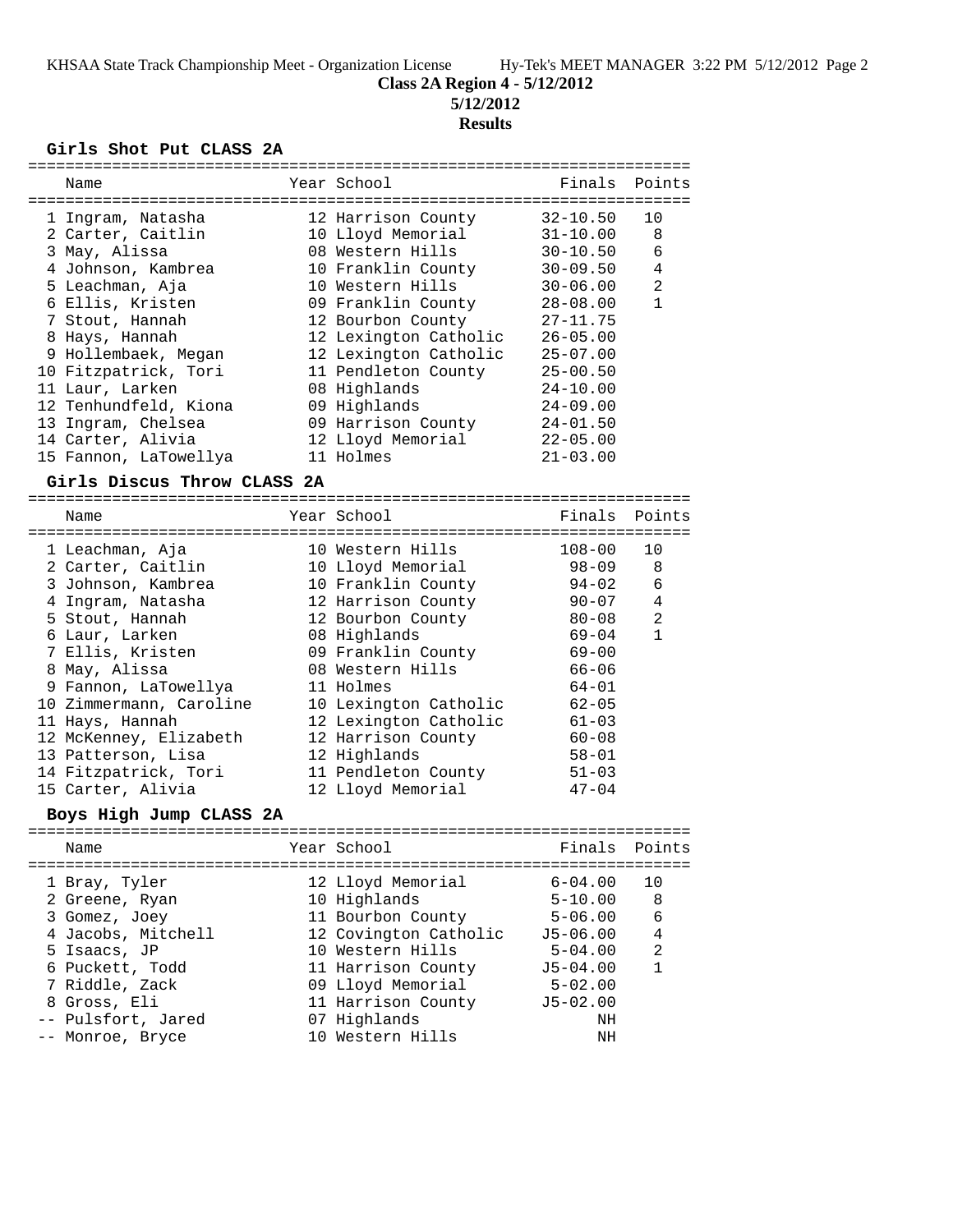**Class 2A Region 4 - 5/12/2012**

**5/12/2012**

## **Results**

#### **Boys Pole Vault CLASS 2A**

| Name                                                                                                                                                                                                                                                                                                                  | Year School                                                                                                                                                                                                                                                                                  |                                                                                                                                                                                                                 | Finals Points                          |
|-----------------------------------------------------------------------------------------------------------------------------------------------------------------------------------------------------------------------------------------------------------------------------------------------------------------------|----------------------------------------------------------------------------------------------------------------------------------------------------------------------------------------------------------------------------------------------------------------------------------------------|-----------------------------------------------------------------------------------------------------------------------------------------------------------------------------------------------------------------|----------------------------------------|
| 1 Withers, Dylan<br>2 Mardis, Adam<br>3 Ruth, Talmage<br>4 Bolin, Taylor<br>5 Helton, Michael<br>6 Noran, Kenton<br>7 Nieporte, Nick<br>-- Wiegand, Connor<br>-- Monroe, Bryce<br>Boys Long Jump CLASS 2A                                                                                                             | 10 Lloyd Memorial<br>12 Covington Catholic J11-00.00<br>10 Western Hills<br>11 Harrison County<br>12 Covington Catholic<br>12 Highlands<br>10 Lloyd Memorial<br>12 Highlands<br>10 Western Hills                                                                                             | $11 - 00.00$<br>$10 - 06.00$<br>$10 - 00.00$<br>$9 - 06.00$<br>8-06.00<br>$8 - 00.00$<br>NH<br>ΝH                                                                                                               | 10<br>8<br>6<br>4<br>2<br>1            |
| Name                                                                                                                                                                                                                                                                                                                  | Year School                                                                                                                                                                                                                                                                                  | Finals                                                                                                                                                                                                          | Points                                 |
| 1 Bray, Tyler<br>2 Keith, Jajuan<br>3 Bohannon, Kamal<br>4 Jacobs, Mitchell<br>5 Puckett, Todd<br>6 Gross, Eli<br>7 Wiegand, Connor<br>8 McDowell, Logan<br>9 Isaacs, JP<br>10 McAlmond, Clayton<br>11 Turner, Dalton<br>12 Evans, Jaquan<br>13 Caldwell, Isaiah<br>-- Van Leeuwen, Alex<br>Boys Triple Jump CLASS 2A | 12 Lloyd Memorial<br>12 Holmes<br>12 Holmes<br>12 Covington Catholic<br>11 Harrison County<br>11 Harrison County<br>12 Highlands<br>09 Covington Catholic<br>10 Western Hills<br>12 Bourbon County<br>09 Bourbon County<br>09 Lloyd Memorial<br>09 Pendleton County<br>11 Lexington Catholic | $21 - 08.00$<br>$21 - 06.00$<br>$19 - 10.00$<br>J19-10.00<br>$19 - 09.00$<br>$19 - 08.50$<br>$18 - 04.00$<br>$18 - 02.00$<br>$17 - 11.00$<br>$17 - 04.00$<br>$15 - 07.50$<br>$14 - 08.00$<br>$13 - 00.00$<br>ND | 10<br>8<br>6<br>4<br>2<br>1            |
| Name                                                                                                                                                                                                                                                                                                                  | Year School                                                                                                                                                                                                                                                                                  | Finals                                                                                                                                                                                                          | Points                                 |
| 1 Gross, Eli<br>2 Keith, Jajuan<br>3 Puckett, Todd<br>4 Bohannon, Kamal<br>5 Jacobs, Mitchell<br>6 Wiegand, Connor<br>7 Van Leeuwen, Alex<br>8 Clark, Christian<br>-- Pulsfort, Jared<br>Boys Shot Put CLASS 2A                                                                                                       | 11 Harrison County<br>12 Holmes<br>11 Harrison County<br>12 Holmes<br>12 Covington Catholic<br>12 Highlands<br>11 Lexington Catholic<br>12 Covington Catholic<br>07 Highlands                                                                                                                | $43 - 06.50$<br>$43 - 05.00$<br>$41 - 01.50$<br>$40 - 06.50$<br>$39 - 06.00$<br>$37 - 07.75$<br>$37 - 02.50$<br>$36 - 05.00$<br>ND                                                                              | 10<br>8<br>6<br>4<br>2<br>$\mathbf{1}$ |
| Name                                                                                                                                                                                                                                                                                                                  | Year School                                                                                                                                                                                                                                                                                  | Finals                                                                                                                                                                                                          | Points                                 |
| 1 Vollet, Andrew<br>2 Kraft, Trevor<br>3 Teegarden, Aaron<br>4 Scruggs, Mikekale<br>5 Wilhelmus, Kurt                                                                                                                                                                                                                 | 11 Lexington Catholic<br>11 Highlands<br>11 Pendleton County<br>11 Holmes<br>12 Lexington Catholic                                                                                                                                                                                           | 57-00.00<br>$51 - 02.00$<br>$45 - 08.50$<br>$45 - 08.25$<br>$45 - 00.00$                                                                                                                                        | 10<br>8<br>6<br>4<br>2                 |

6 Rohling, Ross 11 Covington Catholic 43-06.00 1